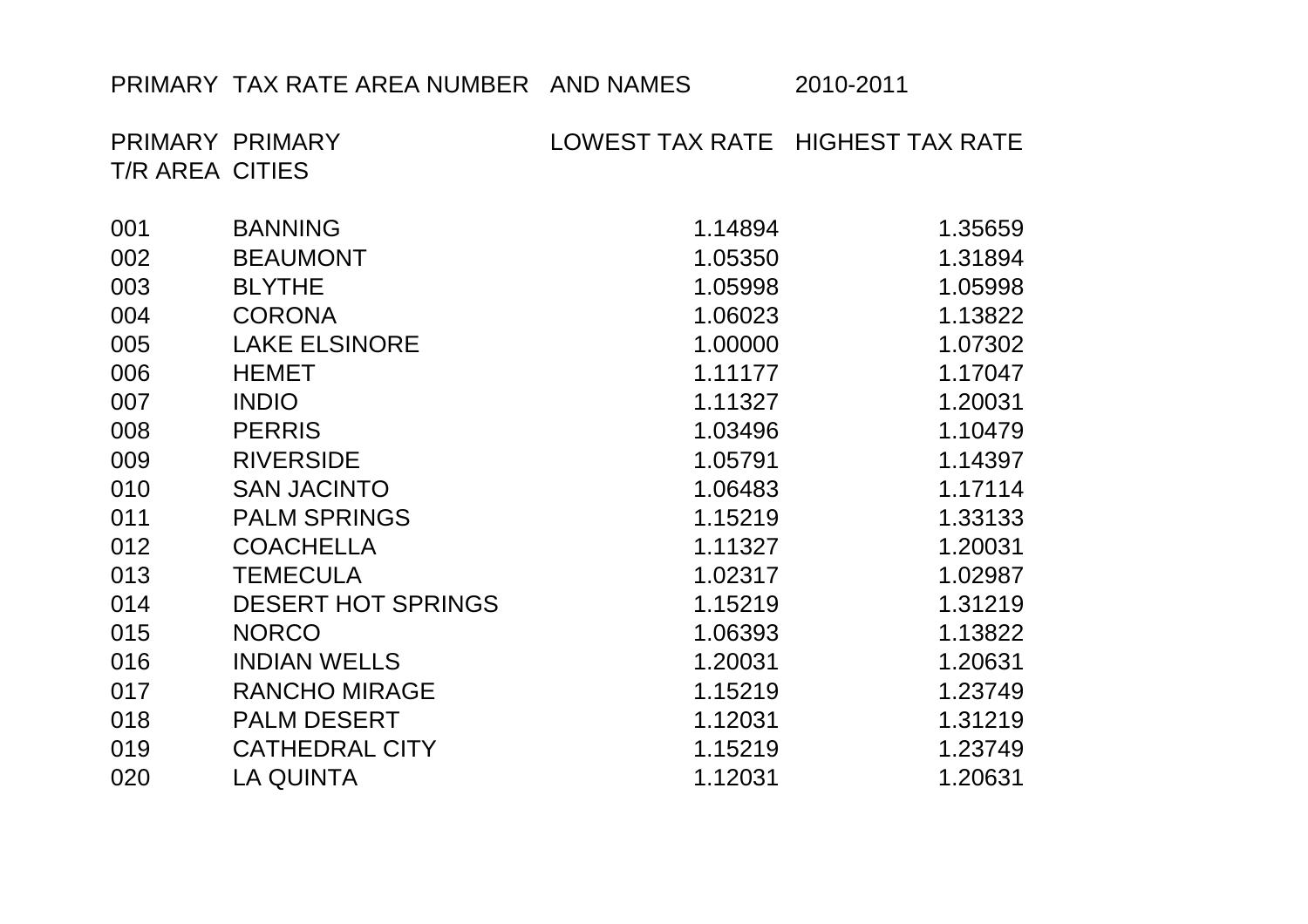| 021 | <b>MORENO VALLEY</b> | 1.04856 | 1.12114 |
|-----|----------------------|---------|---------|
| 022 | <b>CALIMESA</b>      | 1.04670 | 1.31894 |
| 023 | <b>CANYON LAKE</b>   | 1.00370 | 1.06932 |
| 024 | <b>MURRIETA</b>      | 1.06562 | 1.13632 |
| 025 | <b>WILDOMAR</b>      | 1.00000 | 1.06932 |
| 026 | <b>MENIFEE</b>       | 1.03496 | 1.13632 |

## OUTSIDE CITIES - SCHOOL DISTRICTS

| 053 | <b>ALVORD</b>        | 1.13452 | 1.13822 |
|-----|----------------------|---------|---------|
|     |                      |         |         |
| 054 | <b>MENIFEE</b>       | 1.06562 | 1.11932 |
| 055 | <b>BANNING</b>       | 1.08745 | 1.35659 |
| 056 | <b>BEAUMONT</b>      | 1.04980 | 1.31894 |
| 058 | <b>COACHELLA</b>     | 1.11327 | 1.19327 |
| 059 | <b>CORONA-NORCO</b>  | 1.06023 | 1.06763 |
| 061 | <b>PALM SPRINGS</b>  | 1.15219 | 1.33133 |
| 062 | <b>DESERT CENTER</b> | 1.01995 | 1.01995 |
| 065 | <b>ELSINORE</b>      | 1.00000 | 1.19120 |
| 068 | <b>COLTON</b>        | 1.17710 | 1.34210 |
| 071 | <b>HEMET</b>         | 1.11177 | 1.19177 |
| 075 | <b>DESERT SANDS</b>  | 1.12031 | 1.20031 |
| 080 | <b>MORENO VALLEY</b> | 1.04856 | 1.21356 |
| 082 | <b>MURRIETA</b>      | 1.09221 | 1.28341 |